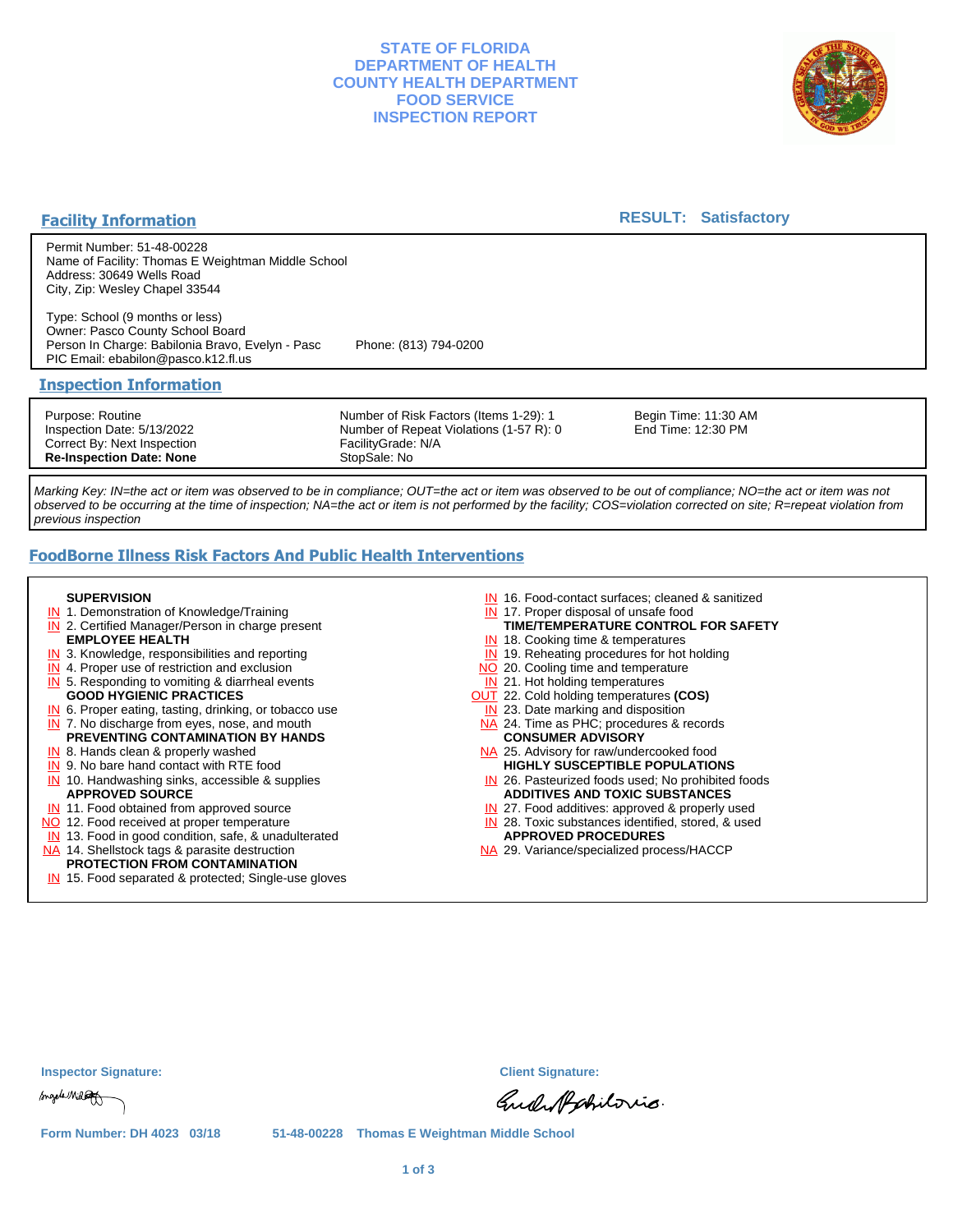## **STATE OF FLORIDA DEPARTMENT OF HEALTH COUNTY HEALTH DEPARTMENT FOOD SERVICE INSPECTION REPORT**



# **Good Retail Practices**

#### **SAFE FOOD AND WATER**

- **IN** 30. Pasteurized eggs used where required
- IN 31. Water & ice from approved source
- NA 32. Variance obtained for special processing
- **FOOD TEMPERATURE CONTROL**
- **IN** 33. Proper cooling methods; adequate equipment
- NO 34. Plant food properly cooked for hot holding
- **IN** 35. Approved thawing methods
- IN 36. Thermometers provided & accurate **FOOD IDENTIFICATION**
- IN 37. Food properly labeled; original container **PREVENTION OF FOOD CONTAMINATION**
- IN 38. Insects, rodents, & animals not present
- **IN** 39. No Contamination (preparation, storage, display)
- IN 40. Personal cleanliness
- IN 41. Wiping cloths: properly used & stored
- NO 42. Washing fruits & vegetables
	- **PROPER USE OF UTENSILS**
- IN 43. In-use utensils: properly stored
- IN 44. Equipment & linens: stored, dried, & handled
- IN 45. Single-use/single-service articles: stored & used
- NA 46. Slash resistant/cloth gloves used properly **UTENSILS, EQUIPMENT AND VENDING**
- OUT 47. Food & non-food contact surfaces
- IN 48. Ware washing: installed, maintained, & used; test strips
- IN 49. Non-food contact surfaces clean
- **PHYSICAL FACILITIES**
- IN 50. Hot & cold water available; adequate pressure
- IN 51. Plumbing installed; proper backflow devices
- IN 52. Sewage & waste water properly disposed
- IN 53. Toilet facilities: supplied, & cleaned
- IN 54. Garbage & refuse disposal
- IN 55. Facilities installed, maintained, & clean
- IN 56. Ventilation & lighting
- IN 57. Permit; Fees; Application; Plans

This form serves as a "Notice of Non-Compliance" pursuant to section 120.695, Florida Statutes. Items marked as "out" violate one or more of the requirements of Chapter 64E-11, the Florida Administrative Code or Chapter 381.0072, Florida Statutes. Violations must be corrected within the time period indicated above. Continued operation of this facility without making these corrections is a violation. Failure to correct violations in the time frame specified may result in enforcement action being initiated by the Department of Health.

#### **Violations Comments**

Violation #22. Cold holding temperatures

Salads with diced chicken on top observed stacked in open milk cooler which does not maintain proper temperature. Need to look at resolution for cold holding on the serving line. Glass open display units observed at 45F.

CODE REFERENCE: 64E-11.003(2). PHF/TCS foods, which are held cold, and not subject to an approved HACCP plan, must be maintained at 41°F.

Violation #47. Food & non-food contact surfaces

Observed 2 door reach-in refrigerator at 45F, front, open glass display cases at 45F; Repair/Replace. Walk-in cooler and freezer have split gaskets; replace. Ice scoop holder is cracked; replace.

CODE REFERENCE: 64E-11.003(4). Equipment and utensils must be properly designed, constructed, and in good repair.

**Inspector Signature: Client Signature:**

magele Millet

Gud Aphiloris.

**Form Number: DH 4023 03/18 51-48-00228 Thomas E Weightman Middle School**